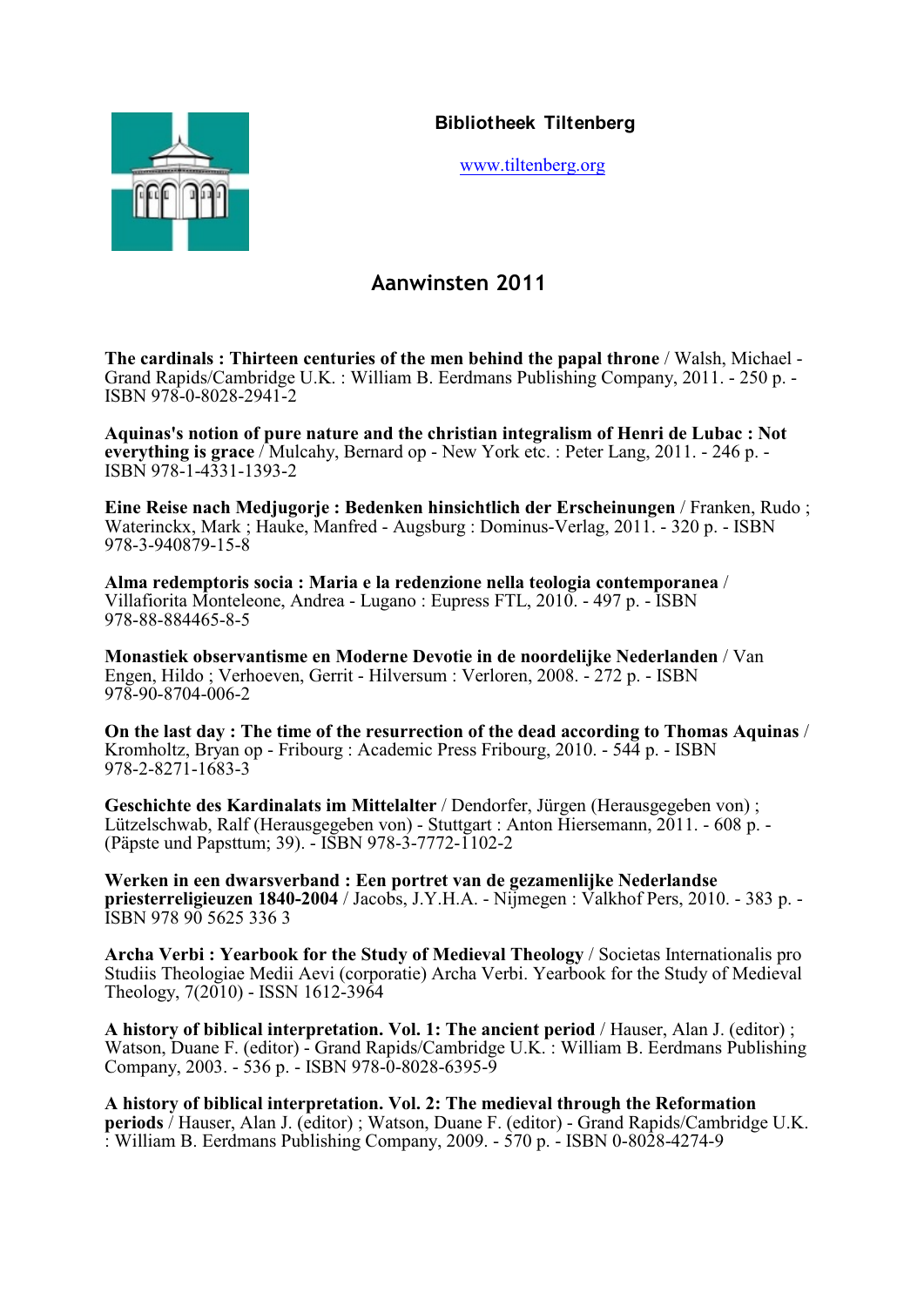

[www.tiltenberg.org](http://www.tiltenberg.org)

**Theology in stone : Church architecture from Byzantium to Berkeley** / Kieckhefer, Richard - Oxford : Oxford University Press, 2004. - 372 p. - ISBN 978-0-19-515466-5

**The life of Saint Katherine of Alexandria** / Capgrave, John - Notre Dame (Ind.) : University of Notre Dame Press, 2011. - 203 p. - ISBN 978-0-268-04426-8

**Schriften und Maximen** / Philippus Neri ; Wick-Alda, Ulrike (Herausgegeben von) ; Wodrazka, Paul B. (Herausgegeben von) - Erzabtei Sankt Ottilien : EOS, 2011. - 391 p. - ISBN 978-3-8306-7424-5

**Dictionary of Scholastic Philosophy** / Wuellner, Bernard - Heusenstamm : Editiones scholasticae, 2011. - 138 p. - ISBN 978-3-86838-501-4

**Sermo ad clerum traiectensem de focaristis** / Gerardus Magnus ; Hofman, Rijcklof (tekstbezorger) - Turnhout : Brepols, 2011. - 653 p. - (Corpus christianorum. Continuatio mediaevalis; 235). - ISBN 978-2-503-53346-9

**In der Gegenwart Gottes : Beiträge zur Theologie des Gottesdienstes** / Grosshans, Hans-Peter ; Krüger, Malte D. (Herausgegeben von) - Frankfurt am Main : Hansisches Druckund Verlagshaus, 2009. - 370 p. - ISBN 978-3-86921-008-7

**"Otium" e culto** / Pieper, Josef - Siena : Cantagalli, 2010. - 85 p. - ISBN 978-88-8272-590-7

**Uber die Eucharistie und den Messkanon. Zwei Aufsätze des Kölner Theologen aus den Jahren 1862 und 1866** / Scheeben, Matthias Joseph ; Stickelbroeck, Michael (tekstbezorger/commentator) - Regensburg : Friedrich Pustet, 2011. - 128 p. - ISBN 978-3-7917-2392-1

**Gottgeweihte Jungfrauen nach Recht und Lehre der römisch-katholischen Kirche** / Anuth, Bernhard Sven - Essen : Ludgerus Verlag, 2009. - 248 p. - (Beihefte zum Münsterischen Kommentar; 54). - ISBN 978-3-87497-268-2

**Introduzione alla mariologia** / Hauke, Manfred - Lugano : Eupress FTL, 2008. - 446 p. - (Collana di Mariologia; 2). - ISBN 978-88-88446-52-3

**Giustizia riparativa e mediazione nel diritto penale canonico** / Riondino, Michele - Città del Vaticano : Lateran University Press, 2011. - 211 p. - ISBN 978-88-465-0738-9

**The council notes of Edward Schillebeeckx 1962 - 1963** / Schelkens, Karim ; Lamberigts, Mathijs (voorwoord) ; Borgman, Erik P.N. (inleider) - Leuven : Katholieke Universiteit Leuven, 2011. - 77 p. - ISBN 978 90 429 2453 6

**Liberté religieuse et église catholique : Héritage et développements récents** / Latala, Renata ; Rime, Jacques (editor) - Fribourg (Suisse) : Academic Press Fribourg, 2009. - 119 p. p - ISBN 978-2-8271-1054-4

**Cristologia e teologia : Miscellanea di studi in onore di S. E. Mons. Angelo Amato** /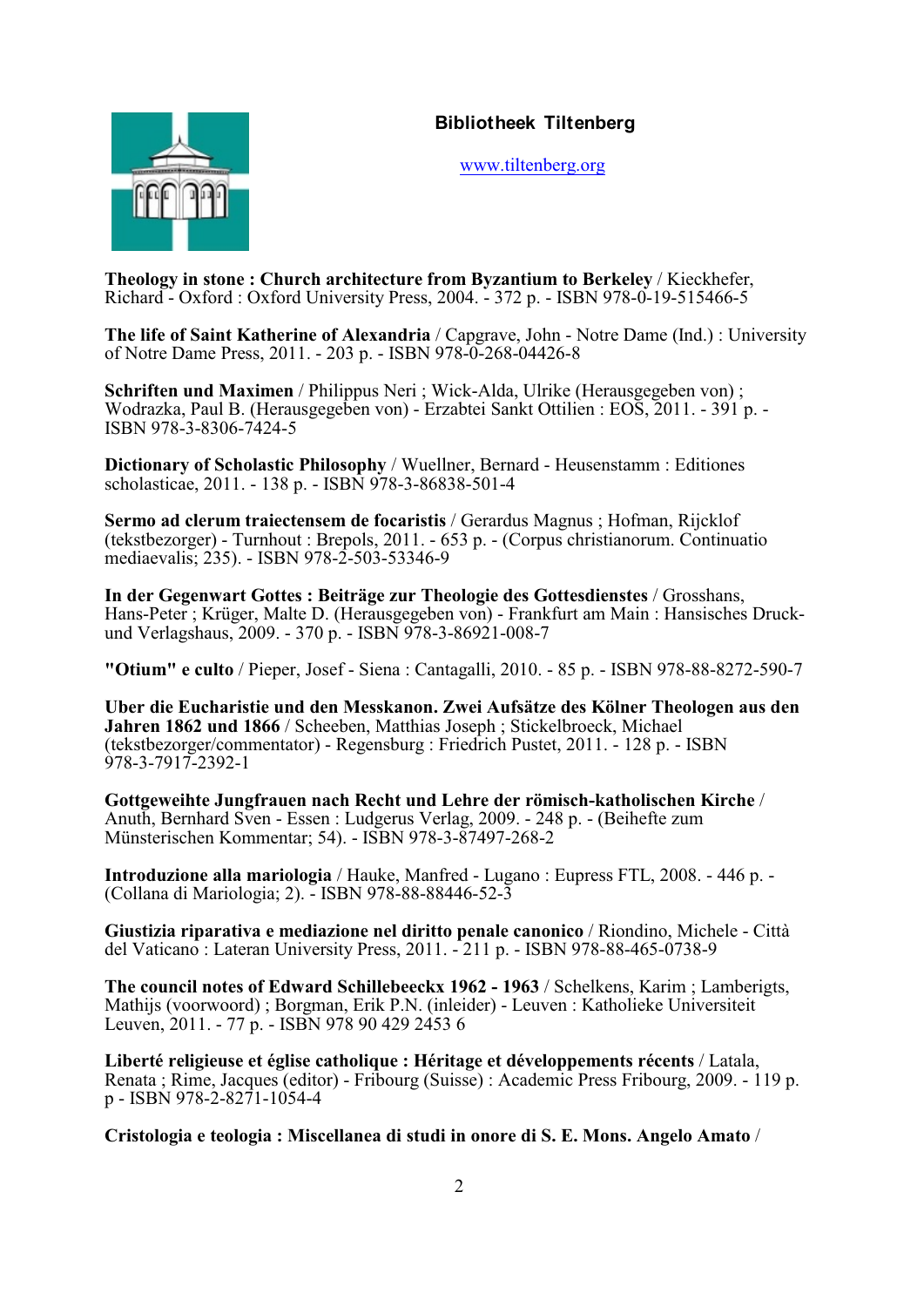

[www.tiltenberg.org](http://www.tiltenberg.org)

Escudero, Antonio (a cura di) - Roma : LAS, 2010. - 183 p. - ISBN 978-88-213-0740-9

**Benedict XVI and beauty in sacred art and architecture : Proceedings of the second fota international liturgical conference , 2009** / Twomey, Vincent (editor) ; Rutherford, Janet E. (editor) - Dublin : Four Courts Press ; New York : Scepter Publishers, 2011. - 191 p. - ISBN 978-1-84682-309-1

**Insegnamenti di Benedetto XVI. VI, II 2010 (Luglio-Dicembre)** / Benedictus XVI - Città del Vaticano : Libreria Editrice Vaticana, 2011. - XXVIII, 1287 p. + ill. - ISBN 978-88-209-8611-7

**Karol Wojtyla al concilio vaticano II : La storia e i documenti** / Skrzypczak, Robert - Verona : Fede & Cultura, 2011. - 445 p. - ISBN 978-88-6409-089-4

**Antropologie van de godsdienst : De andere zijde** / Neckebrouck, Valeer - Leuven : Universitaire Pers, 2010. - 502 p. - ISBN 978 90 5867 688 7

**Speculum universale. Libri I-V** / Radulfus Ardens ; Heimann, Claudia (editor) ; Ernst, Stephan (editor) - Turnhout : Brepols, 2011. - CXXXIII, 484 p. - (Corpus christianorum. Continuatio mediaevalis; 241). - ISBN 978-2-503-53664-4

**Philosophy and catholic theology. A primer / Egan, Philip A. - Collegeville (Minn.):** Liturgical press, 2009. - 181 p. - ISBN 978-0-8146-5661-7

**Kleine encyclopedie van het Vaticaan : Van apotheek tot Zwitserse garde** / Zwaenepoel, Tom - Tielt : Lannoo, 2011. - 544 p. - ISBN 978 90 209 59480

**La discussione sull'esistenza di Dio nei teologi domenicani a Salamanca dal 1561 al 1669 : Studio sui testi di Sotomayor, Mancio, Medina, Astorga, Bánez e Godoy** / Mantovani, Mauro - Roma : LAS ; Roma : Angelicum University Press ; Roma - Salamanca : Editorial San Esteban, 2011. - 499 p. - ISBN 978-88-213-0790-4

**Volk und Haus Gottes in Augustins Lehre von der Kirche : Die Dissertation und weitere Studien zu Augustinus und zur Theologie der Kirchenväter** / Ratzinger, Joseph - Freiburg/Basel/Wien : Herder, 2011. - 792 p. - (Gesammelte Schriften / Ratzinger, Joseph; 1). - ISBN 978-3-451-34053-6

**Liber super explanationem lamentationum Ieremiae prophetae** / Willelmus Meldunensis - Turnhout : Brepols Publishers, 2011. - 386 p. - (Corpus christianorum. Continuatio mediaevalis; 244). - ISBN 978-2-503-54087-0

**Hugues de Saint-Cher (mort 1263), bibliste et théologien** / Bataillon, Louis-Jacques op (samensteller) ; Dahan, Gilbert (samensteller) ; Gy, Pierre-Marie op (samensteller) - Turnhout : Brepols, 2004. - 520 p. - ISBN 2-503-51721-8

**Wahrheit und Selbstüberschreitung : C.S. Lewis und Josef Pieper über den Menschen** / Möllenbeck, Thomas (Herausgegeben von) ; Wald, Berthold (Herausgegeben von) -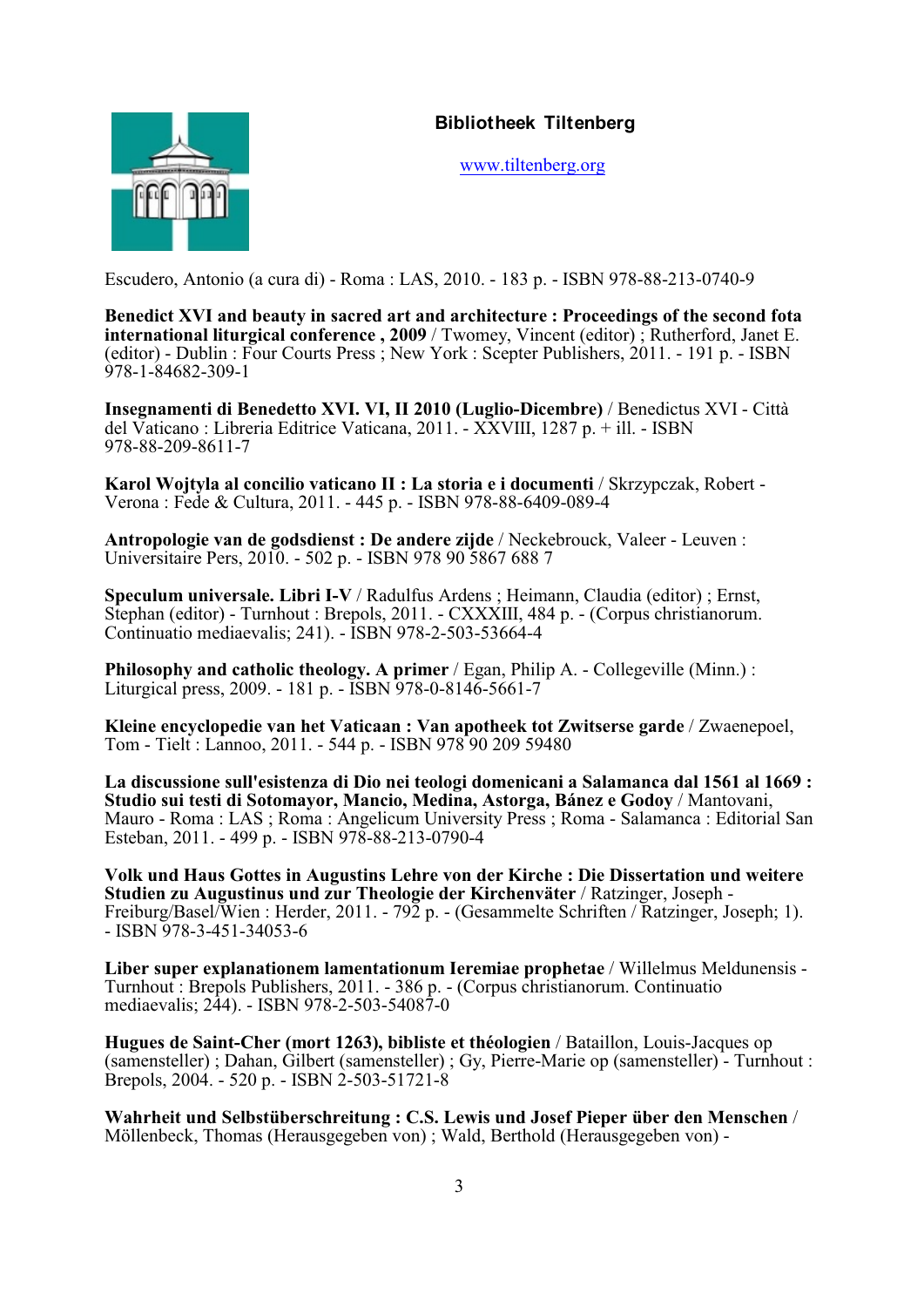

[www.tiltenberg.org](http://www.tiltenberg.org)

Paderborn/München/Wien/Zürich : Schöningh, Ferdinand, 2011. - 221 p. - ISBN 978-3-506-77157-5

**De zeven sacramenten : Beknopte sacramentenleer** / Moliné, Enrique - Utrecht : De Boog, 2011. - 224 p. - (Atrium : Theologische inleidingen; 7). - ISBN 90-6257-077-1

**"Tolle lege : Essays on Augustine & on medieval philosophy in honor of Roland J. Teske sj** / Taylor, Richard C. (editor) ; Twetten, David B. (editor) ; Wreen, Michael J. (editor) - Milwaukee (Wis.) : Marquette University Press, 2011. - 364 p. - ISBN 978-0-87462-807-4

**De sacraliteit van leven en dood : Voor een brede bio-ethiek** / Burms, Arnold ; De Dijn, Herman - Kalmthout : Pelckmans ; Zoetermeer : Klement, 2011. - 127 p. - ISBN 978 90 8687 089 9

**Diaconale assistentie tijdens de eucharistie. Rubricale aanwijzingen voor de dienst van de diaken** / Hermans, Jo - 's-Hertogenbosch : Nationale Raad voor Liturgie, 2011. - 125 p.

**Recente liturgische documenten**. Register bij de evangelies van de eucharistie. Apostolische brief "Ecclesiae unitatem". Instructie "Universae ecclesiae". Apostolische constitutie "Anglicanorum coetibus". Documenten over de neo-catechumenale weg. Decreet over de cultus ter ere van de zalige paus Johannes Paulus II / Nationale raad voor liturgie - 's-Hertogenbosch : Nationale Raad voor Liturgie, 2011. - 112 p. - (Liturgische Documentatie; 7).

**Pascal als religieus denker** / te Velde, Rudi A. (redactie) ; Blans, Bert H.T. ; Otten, Willem Jan ; Peperzak, Adriaan Th. ; Plaisier, Arjan - Zoetermeer : Klement ; Kalmthout : Pelckmans, 2011. - 118 p. - ISBN 978 90 8687 086 8

**The Aquinas catechism : A simple explanation of the catholic faith by the church's greatest theologian** / Thomas Aquinas ; McInerny, Ralph (voorwoord) - Manchester (New Hampsh.) : Sophia Institute Press, 2000. - XVIII, 300 p. - ISBN 1-928832-10-5

**Directorium voor liturgische gezangen, tweede algemene lijst. Katholieke leer over de eucharistie volgerns het 'compendium eucharisticum'. Recente liturgische documenten** / Nationale raad voor liturgie - 's-Hertogenbosch : Nationale Raad voor Liturgie, 2010. - 125 p.. - (Liturgische Documentatie; 6).

**Constructing Antichrist : Paul, Biblical Commentary, and the Development of Doctrine in the Early Middle Ages** / Hughes, Kevin L. - Washington, D.C. : Catholic University of America Press, 2005. - XXI, 278 p. - ISBN 0-8132-1415-7

**Van hart tot hart. Leven en denken van de Zalige John Henry Kardinaal Newman** / van Leeuwen, J.H. - Oegstgeest : Colomba, 2010. - 228 p. - ISBN 978-90-73810-88-4

**De liturgie van de uitvaart : Een handboek voor de praktijk** / Hermans, Jo ; Hurkmans, A.L.M. (voorwoord) - Oegstgeest : Colomba, 2011. - 126 p. - ISBN 978-90-73810-89-1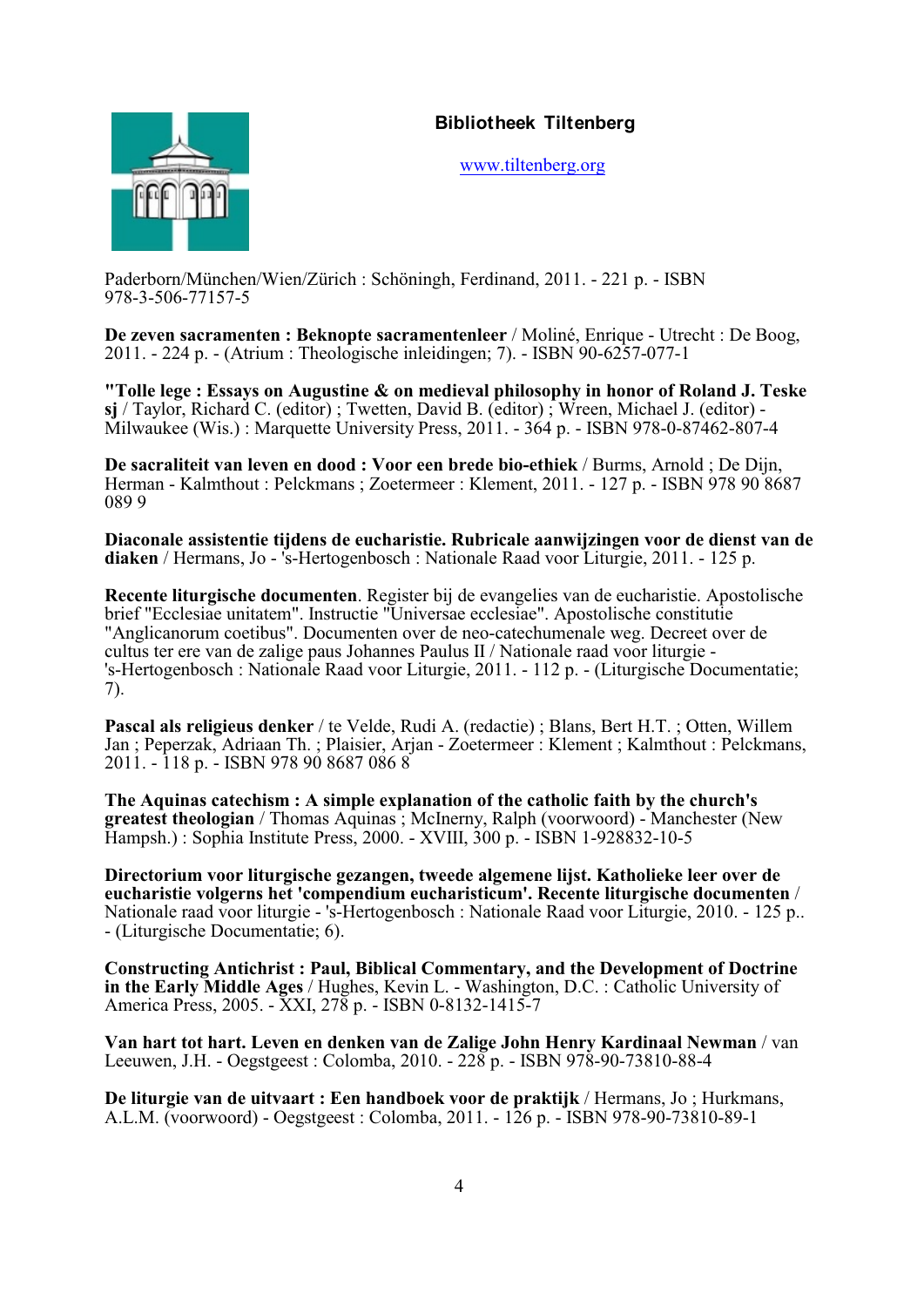

[www.tiltenberg.org](http://www.tiltenberg.org)

**I sacramenti cristiani. Trattato generale** / Miralles, Antonio - Roma : EDUSC, 2011. - 409 p. - ISBN 88-8333-010-2

**La recezione del Concilio Vaticano II nel dibattito storiografico dal 1965 al 1985 : Riforma o discontinuità ?** / Venuto, Francesco Saverio - Torino : Effata' Editrice, 2011. - 444 p. - ISBN 978-88-7402-675-3

**Il papato nel secolo XIII cent' anni di bibliografia (1875-2009)** / Paravicini Bagliani, Agostino - Firenze : Sismel - Edizioni del Galluzzo, 2010. - 811 p. - ISBN 978-88-8450-339-8

**Le agonie del nostro tempo e la vita nuova in Cristo : Discorsi per la fine dell' anno sulle prospettive pastorali della chiesa nell' epoca della secolarizzazione** / Siri,Giuseppe ; Livi, Antonio (a cura di) - pisa : Giardini editori e stampatori in Pisa, 2011. - 158 p. - ISBN 978-88-427-1470-5

**Studi su Innocenzo III** / Maccarrone, Michele - Padova : Editrice Antenore, 1972. - 452 p. - (Italia sacra. Studi e documenti di storia ecclesiastica; 17). **Over het priesterschap** / Benedictus XVI ; Vijgen, Jörgen (redactie) - Città del Vaticano : Libreria Editrice Vaticana ; Vogelenzang : Groot-seminarie van het R.K. Bisdom van Haarlem-Amsterdam, 2011. - 194 p. - (Tiltenberg Studies; 6). - ISBN 978-1-4709-2125-5

**Nuovi studi su Innocenzo III** / Maccarrone, Michele ; Lambertini, Roberto (a cura di) - Roma : Sede dell'istituto palazzo Borromini, 1995. - 435 p. - ISBN ISSN 0391-8475

**Romana ecclesia cathedra Petri I** / Maccarrone, Michele ; Zerbi, Piero (a cura di) - Roma : Herder editrice e libreria, 1991. - 1-669 p.. - (Italia sacra. Studi e documenti di storia ecclesiastica; 47). - ISBN 88-85876-15-3

**Romana ecclesia cathedra Petri II** / Maccarrone, Michele ; Zerbi, Piero (a cura di) - Roma : Herder editrice e libreria, 1991. - 671-1419 p. - (Italia sacra. Studi e documenti di storia ecclesiastica; 48). - ISBN 88-85876-15-3

Contra Amaurianos / Garnerius de Rupeforti ; Lucentini, Paolo (tekstbezorger) - Turnhout : Brepols, 2010. - XCIV, 104 p. - (Corpus christianorum. Continuatio mediaevalis; 232). - ISBN 978-2-503-52910-3

Onze Vader / Tertullianus, Quintus Septimus Florens ; Cyprianus, Thascius Caecilius ; Van Geest, Paul (inleider) ; Hunink, Vincent (vertaler/commentator) - Kampen : Kok, 2010. - 127 p. - ISBN 978 90 425 1854 3

Ressourcement Thomism : Sacred doctrine, the sacraments, and the moral life / Hütter, Reinhard (editor) ; Levering, Matthew (editor) - Washington, D.C. : Catholic University of America Press, 2010. - XVIII, 409 p. - ISBN 978-0-8132-1785-7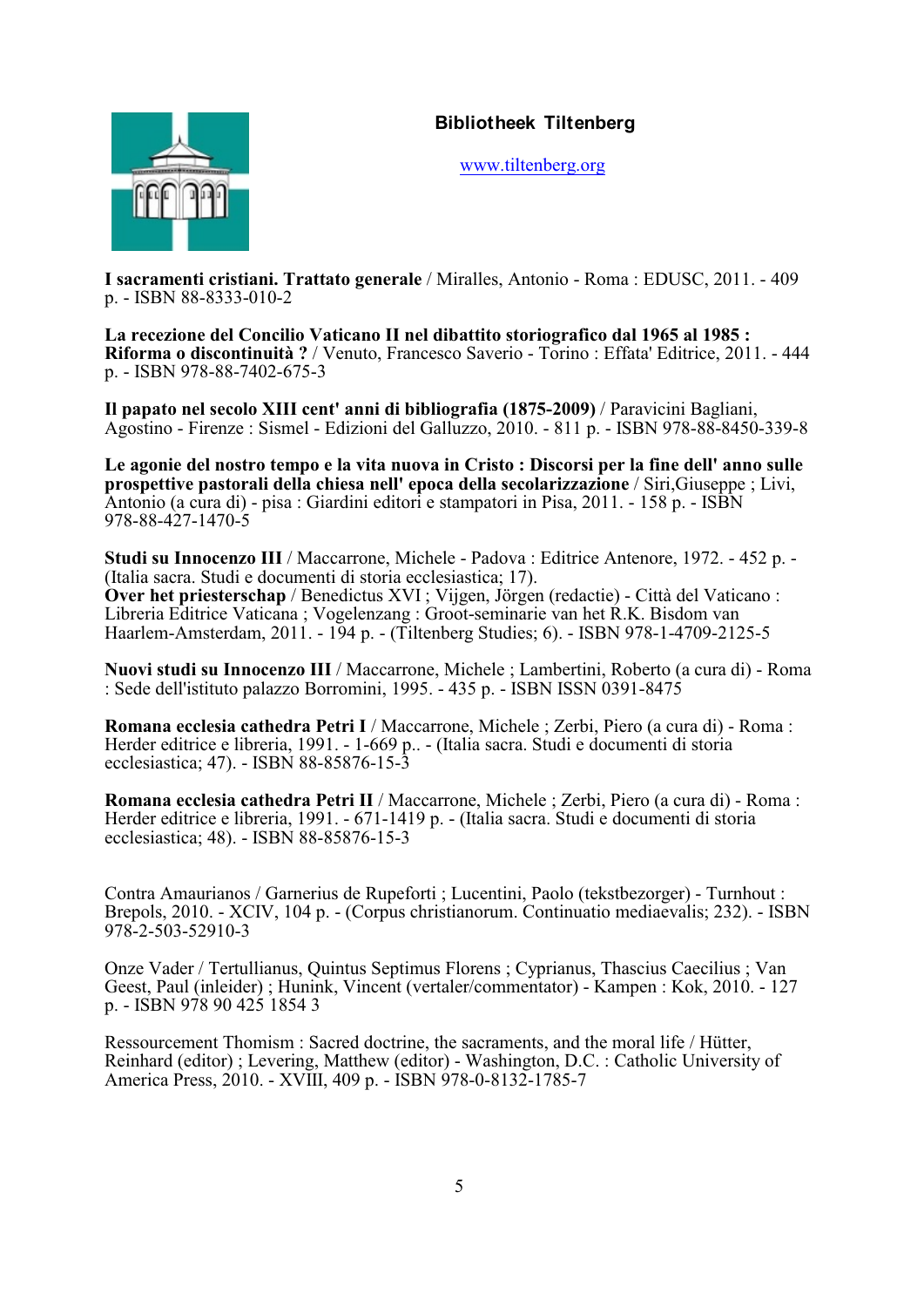

[www.tiltenberg.org](http://www.tiltenberg.org)

Glossae aevi carolini in libros I-II Martiani Capellae De nuptiis philologiae et mercurii / Martianus Capella ; O'Sullivan, Sinéad (editor) - Turnhout : Brepols, 2010. - CLXXXI, 472 p. - (Corpus christianorum. Continuatio mediaevalis; 237). - ISBN 978-2-503-53453-4

Polemica / Hus, Joannes ; Ersil, Jaroslav (editor) - Turnhout : Brepols, 2010. - XXXII, 647 p. - (Corpus christianorum. Continuatio mediaevalis; 238). - ISBN 978-2-503-53254-7

Discussions and arguments on various subjects / Newman, John Henry ; Tolhurst, James (inleider/commentator) ; Tracey, Gerard (commentator) - Leominster : Gracewing ; Notre Dame : University of Notre Dame Press, 2004. - XLIX, 490 p. - ISBN 0-268-03600-4

At the heart of christian worship : Liturgical essays of Yves Congar / Philibert, Paul op (editor/vertaler) - Collegeville (Minn.) : Liturgical press, 2010. - 156 p. - ISBN 978-0-8146-6229-8

Bisdom langs de Maas : Geschiedenis van de kerk in Limburg / de la Haye, Régis (samensteller) ; Hamans, P.W.F.M. (samensteller) - Roermond : Bisdom Roermond ; Maastricht : TIC, 2009. - 734 p. - ISBN 978-90-78407-57-7

Mijn school is katholiek ! Inleiding in het kathollicisme / Hoffenkamp, Martha - 's-Hertogenbosch : Adveniat Geloofseducatie, 2011. - 131 p. - ISBN 978 94 91042 03 4

Vita prima sancti Bernardi Claraevallis abbatis. Liber primus. Libri II-V. Fragmenta Gaufridi / Guillelmus de Sancto Theodorico ; Verdeyen, Paul sj (editor/vertaler) ; Vande Veire, Christine (editor) - Turnhout : Brepols, 2010. - 342 p. - (Corpus christianorum. Continuatio mediaevalis; 89 B). - ISBN 978-2-503-53199-1

Die Schule der Exorzisten. Eine Reportage / Baglio, Matt - Augsburg : Sankt Ulrich Verlag, 2010. - 349 p. - ISBN 978-3-86744-120-9

Archivum Franciscanum Historicum : "Ad un fin fur l'opere sue". Miscellanea di studi per commemorare i trent'anni di permanenza della Commissione Leonina (OP) nel Collegio di S. Bonaventura (OFM) di Grottaferrata (1973-2003) / Fondazione Collegio S. Bonaventura (editor) ; Frati Editori di Quaracchi (editor) Archivum Franciscanum Historicum, 98/1-4(2005)  $-$  ISSN 0004-0665

Handbuch der frühchristlichen Ikonographie. 1. bis 7. Jahrhundert / Baudry, Gérard-Henry - Freiburg : Herder, 2010. - 240 p. - ISBN 978-3-451-32285-3

Commentary on the gospel of John, chapters 1-5 / Thomas Aquinas ; Larcher, Fabian op (vertaler) ; Weisheipl, James A. op (vertaler) ; Keating, Daniel A. (inleiding/aantekeningen) ; Levering, Matthew (inleiding/aantekeningen) - Washington, D.C. : Catholic University of America Press, 2010. - 313 p. - ISBN 978-0-8132-1723-9

Commentary on the gospel of John, chapters 6-12 / Thomas Aquinas ; Larcher, Fabian op (vertaler) ; Weisheipl, James A. op (vertaler) ; Keating, Daniel A. (inleiding/aantekeningen) ;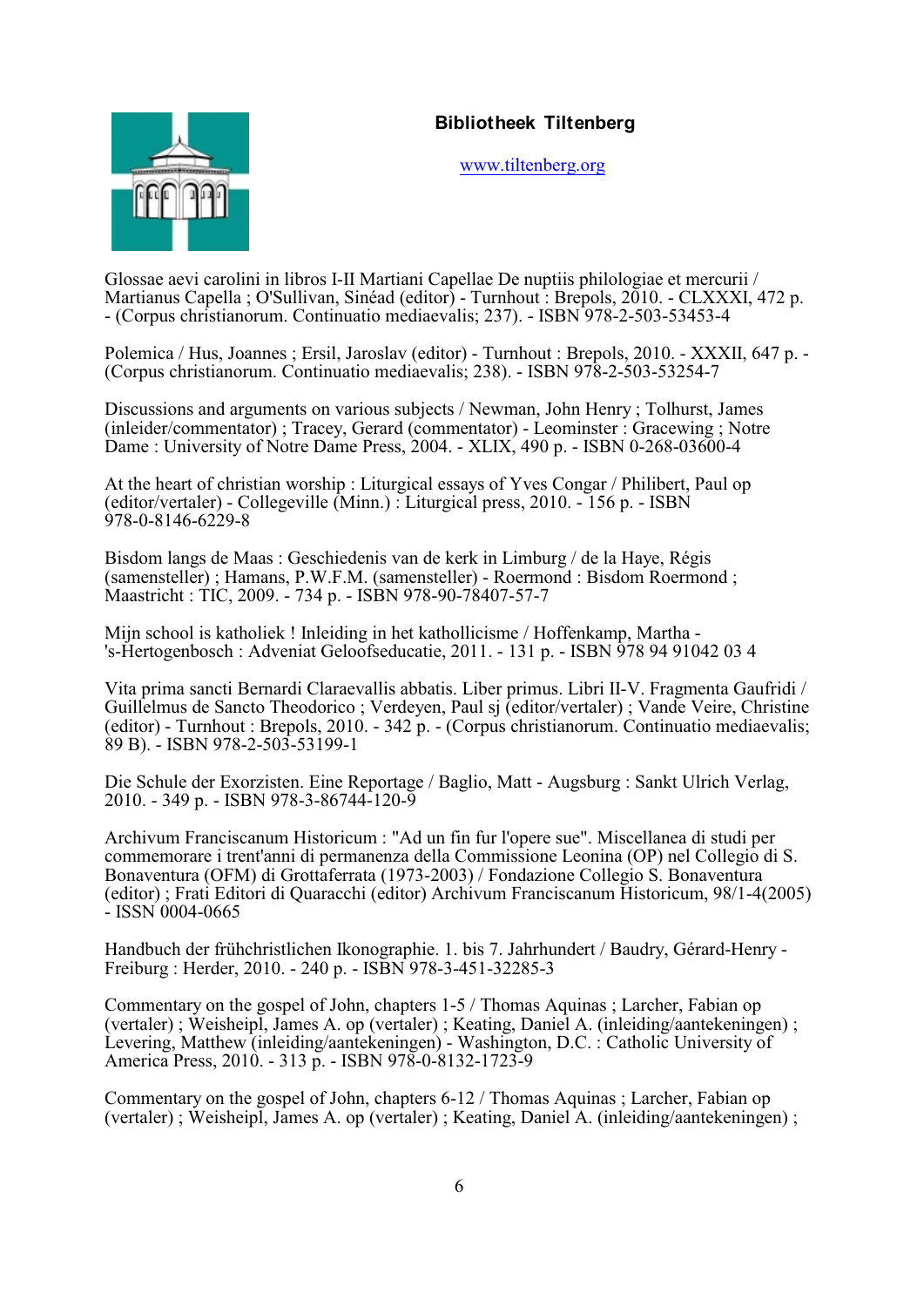

[www.tiltenberg.org](http://www.tiltenberg.org)

Levering, Matthew (inleiding/aantekeningen) - Washington, D.C. : Catholic University of America Press, 2010. - 312 p. - ISBN 978-0-8132-1733-8

Commentary on the gospel of John, chapters 13-21 / Thomas Aquinas ; Larcher, Fabian op (vertaler) ; Weisheipl, James A. op (vertaler) ; Keating, Daniel A. (inleiding/aantekeningen) ; Levering, Matthew (inleiding/aantekeningen) - Washington, D.C. : Catholic University of America Press, 2010. - 318 p. - ISBN 978-0-8132-1734-5

Uit de eerste hand. 3: De middeleeuwen I / de Visser, Ad (samensteller) - Budel : Damon, 2005. - 254 p. - ISBN 90-5573-597-3

Uit de eerste hand. 4: De middeleeuwen II / de Visser, Ad (samensteller) - Budel : Damon, 2005. - 253 p. - ISBN 90-5573-598-1

Uit de eerste hand. 5: De renaissance / de Visser, Ad (samensteller) - Budel : Damon, 2006. - 256 p. - ISBN 90-5573 735 6

Ommekeer : De omvormende kracht van Gods woord / Bernardus Claraevallensis - Budel : Damon, 2009. - 132 p. - ISBN 978 90 5573 933 2

Brieven. Band I / Hieronymus ; Tazelaar, Chris (vertaler/noten) - Budel : Damon, 2008. -1-732 p. - ISBN 978 90 5573 897 7

Brieven. Band II / Hieronymus ; Tazelaar, Chris (vertaler/noten) - Budel : Damon, 2008. - 737-1468 p. - ISBN 978 90 5573 897 7

Geef mij te drinken : Verhandelingen 1-23 over het Johannesevangelie (In Iohannis euangelium tractatus) / Augustinus, Aurelius ; Tevel, Hans (inleider/vertaler/commentator) ; van Reisen, Hans (inleider/vertaler/commentator) - Budel : Damon, 2010. - 478 p. - ISBN 978 90 5573 974 5

Psalms 51-150 / Wesselschmidt, Quentin F. (editor) - Downers Grove : InterVarsity Press, 2007. - XXVIII, 499 p. - (Ancient Christian Commentary on Scripture. Old Testament; 8). - ISBN 978-0-8308-1478-7

Jesus von Nazareth. 2 : Vom Einzug in Jerusalem bis zur Auferstehung / Ratzinger, Joseph - Freiburg : Herder, 2011. - 366 p. - ISBN 978-3-451-32999-9

50 vragen over Jezus / Chapa, Juan (editor) - Amsterdam : De Boog, 2010. - 160 p. - (Atrium : Theologische inleidingen; 3). - ISBN 90-6257-071-2

Wedding rites : A complete guide to traditional vows, music, ceremonies, blessings, and interfaith services / Foley, Michael P. - Grand Rapids (Mich.) : Eerdmans, Wm. B. Publishing Company, 2008. - 194 p. - ISBN 978-0-8028-4867-3

Oorlog en dood : Over de rechtvaardige oorlog in onze tijd / Walzer, Michael - Nijmegen : Radboud Universiteit ; Budel : Damon, 2008. - 86 p. - ISBN 978 90 5573 890 8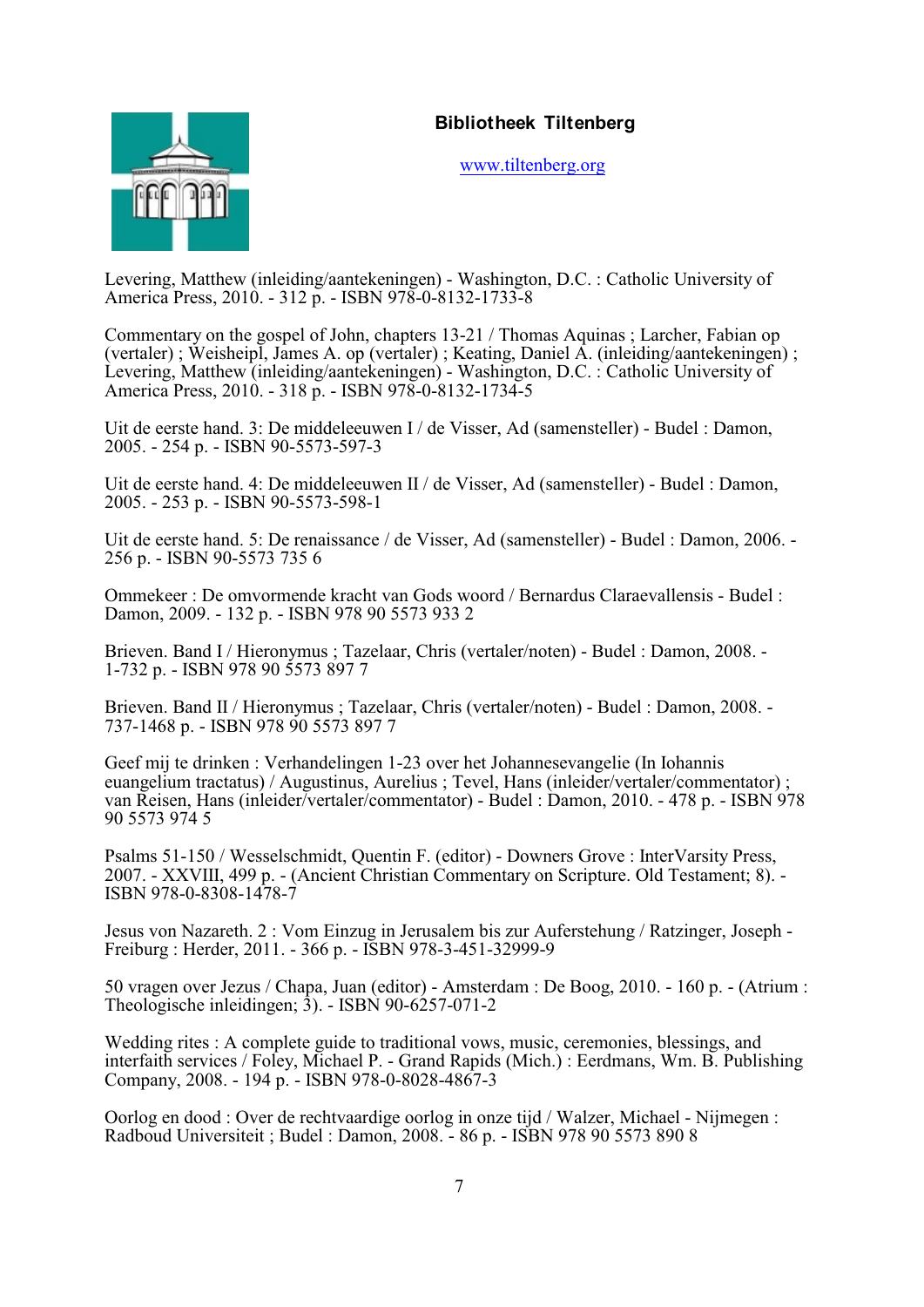

[www.tiltenberg.org](http://www.tiltenberg.org)

De eerste christelijke polemiek met de islam / Joannes Damascenus ; Theodorus Abu Qurra ; Op de Coul, Michiel (vertaler/commentator) ; Poorthuis, Marcel J. (vertaler/commentator) - Zoetermeer : Meinema, 2011. - 197 p. - ISBN 978-90-211-4282-1

De bijbel leren kennen : Een inleiding tot de heilige Schrift / Monforte, Josemaria - Amsterdam : De Boog, 2011. - 176 p. - (Atrium : Theologische inleidingen; 6). - ISBN 90.6257.073.3

La sagesse de Salomon/The wisdom of Salomon / Gilbert, Maurice sj - Roma : Gregorian & Biblical Press, 2011. - 496 p. - ISBN 978-88-7653-189-7

Kinderen van God : Het genadeleven / Pozo, Juan F. - Amsterdam : Stichting De Boog, 2011. - 112 p. - (Atrium : Theologische inleidingen; 5). - ISBN 90.6257.075.5

Stupore eucaristico : Per una mistagogia della messa  $\leq$  / Giraudo, Cesare - Città del Vaticano : Libreria Editrice Vaticana, 2004. - 207 p. - ISBN 978-88-209-8501-1

Why do catholics eat fish on friday? : The catholic origin to just about everything / Foley, Michael P. - New York : Palgrave Macmillan, 2005. - 214 p. - ISBN 1 4039 6967 1

Tommaso d'Aquino e l'islam / di Ruzza, Tommaso ; Bruguès, Jean-Louis op (voorwoord) - Aquino : Circolo San Tommaso d'Aquino ; Città del Vaticano : Libreria Editrice Vaticana, 2010. - 79 p. - (Quaderni Aquinati: Veritas et amor; 01 - 2010). - ISBN 978-88-209-8430-4

Cyprian of Carthage : Studies in his life, language and thought / Bakker, Henk (editor) ; Van Geest, Paul (editor) ; van Loon, Hans (editor) - Leuven/Paris/Walpole : Peeters, 2010. - 307 p. - (Late antique history and religion; 3). - ISBN 978-90-429-2397-3

>>Im Anfang war der Logos ...<< : Studien zur Rezeptionsgeschichte des Johannesprologs von der Antike bis zur Gegenwart / Enders, Markus ; Kühn, Rolf ; Bruns, Christoph - Freiburg-Basel-Wien : Herder, 2011. - 385 p. - (Forschungen zur europäischen Geistesgeschichte; 11). - ISBN 978-3-451-34020-8

Leibniz on the Trinity and the Incarnation : Reason and Revelation in the Seventeenth Century / Antognazza, Maria Rosa ; Parks, Gerald (vertaler) - New Haven & London : Yale University Press, 2007. - XV, 322 p. - ISBN 978-0-300-10074-7

Volmaakt leven : Over verlangen, volharding en vervulling / Bonaventura, Sanctus ; Van den Eijnden, Jan G.J. ofm (vertaler/inleider/commentator) ; Bisschops, Hubert ofs (vertaler) ; van Dinther, Ria osc (vertaler) ; Klok, Jan (vertaler) ; Pansters, Krijn (vertaler) - Budel : Damon ; Utrecht : Franciscaans Studiecentrum, 2011. - 118 p. - ISBN 978-94-6036-023-7

The Old Mass and the New : Explaining the Motu Proprio 'Summorum Pontificum' of Pope Benedict XVI / Aillet, Marc csm ; Rey, Dominique (voorwoord) ; Taylor, Henri (vertaler) - San Francisco : Ignatius Press, 2010. - 126 p. - ISBN 978-1-58617-362-3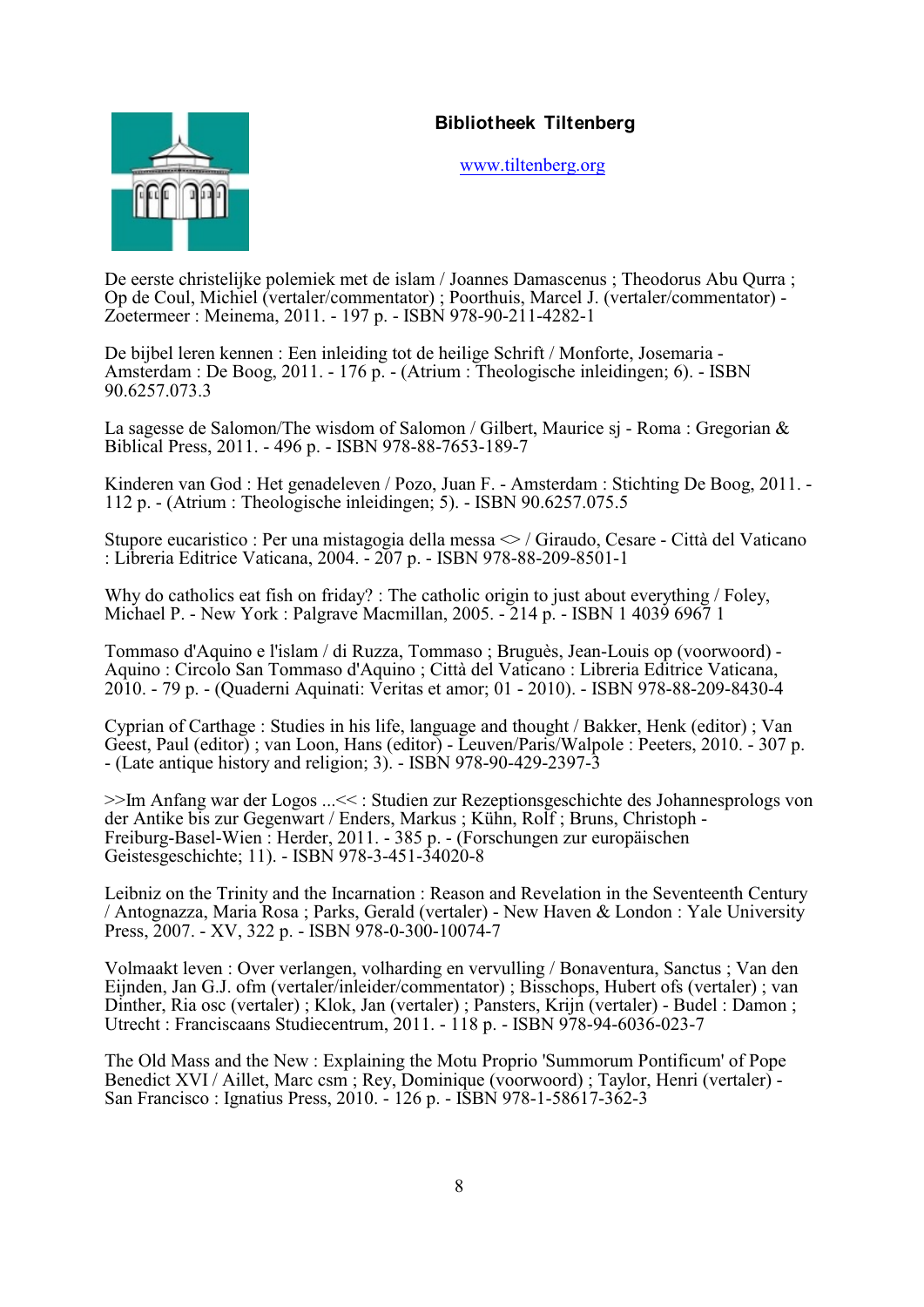

[www.tiltenberg.org](http://www.tiltenberg.org)

Die Philosophie des Hoch- und Spätmittelalters / Kobusch, Theo - München : Beck, 2011. - 655 p. - (Geschichte der Philosophie; 5). - ISBN 978-3-406-31269-4

De infantia Iesu Evangelium Thomae Graece / Burke, Tony (editor/commentator) - Turnhout : Brepols Publishers, 2010. - 593 p. - (Corpus christianorum. Series apocryphorum; 17). - ISBN 978-2-503-53075-8

Licht van de wereld : De Paus, de Kerk en de tekenen van de tijd. Een gesprek met Peter Seewald / Benedictus XVI ; Seewald, Peter ; ter Steeg-Van Wayenburg, Maria (vertaler) - 's-Hertogenbosch : Adveniat, 2011. - 256 p. - ISBN 978 94 9104 205 8

Jesus von Nazareth. 2 : Van de intocht in Jeruzalem tot de opstanding / Ratzinger, Joseph ; ter Steeg, Maria (vertaler) ; Glorieux, Jan (vertaler) - Tielt : Lannoo, 2011. - 278 p. - ISBN 978 90 209 9247 2

**Enea Silvio Piccolomini - Pius II (1405 - 1464): een humanistisch paus op de bres voor Europa : Bloemlezing uit zijn brieven en gedenkschriften** / Piccolomini, Aeneas S. ; Goldsteen, Michel (inleider/vertaler/commentator) ; von Martels, Zweder (inleiding/aantekeningen) - Hilversum : Verloren, 2011. - 592 p. - ISBN 978-90-8704-186-1

**Leibniz on the Trinity and the Incarnation : Reason and Revelation in the Seventeenth Century** / Antognazza, Maria Rosa ; Parks, Gerald (vertaler) - New Haven & London : Yale University Press, 2007. - XV, 322 p. - ISBN 978-0-300-10074-7

**Over geweld** / Arendt, Hannah - Amsterdam : Amstel/Olympus, 2009. - 155 p. - ISBN 978-90-467-0226-0

**Lachen : Essay over de betekenis van het komische** / Bergson, Henri ; De Marez Oyens, Eric (vertaler/commentator) - Amsterdam : Boom, 2010. - 133 p. - ISBN 978 90 8506 902 7

**Filosofen van deze tijd** / Doorman, Maarten (inleider/editor) ; Pott, Heleen (inleider/editor) - Amsterdam : Bert Bakker, 2008. - 450 p. - ISBN 9789035132627

**The psalms as christian worship. A historical commentary / Waltke, Bruce K; Houston,** James M. ; Moore, Erika - Grand Rapids/Cambridge U.K. : Eerdmans, Wm. B. Publishing Company, 2010. - 626 p. - ISBN 978-0-8028-6374-4

**Karl Eschweiler 1886 - 1936 : Theologische Erkenntnislehre und nazionalsozialistische Ideologie** / Marschler, Thomas - Regensburg : Pustet, 2011. - 428 p. - ISBN 978-3-7917-2320-4

**Voor een missionaire Kerk. Opstellen bij gelegenheid van het 12,5 jarig bestaan van het Grootseminarie van het bisdom Haarlem-Amsterdam** / Vijgen, Jörgen (onder redactie van) ; Putter, Bart J. (onder redactie van), 2010. - 163 p. - (Tiltenberg Studies; 5). - ISBN 978-1-4452-6955-9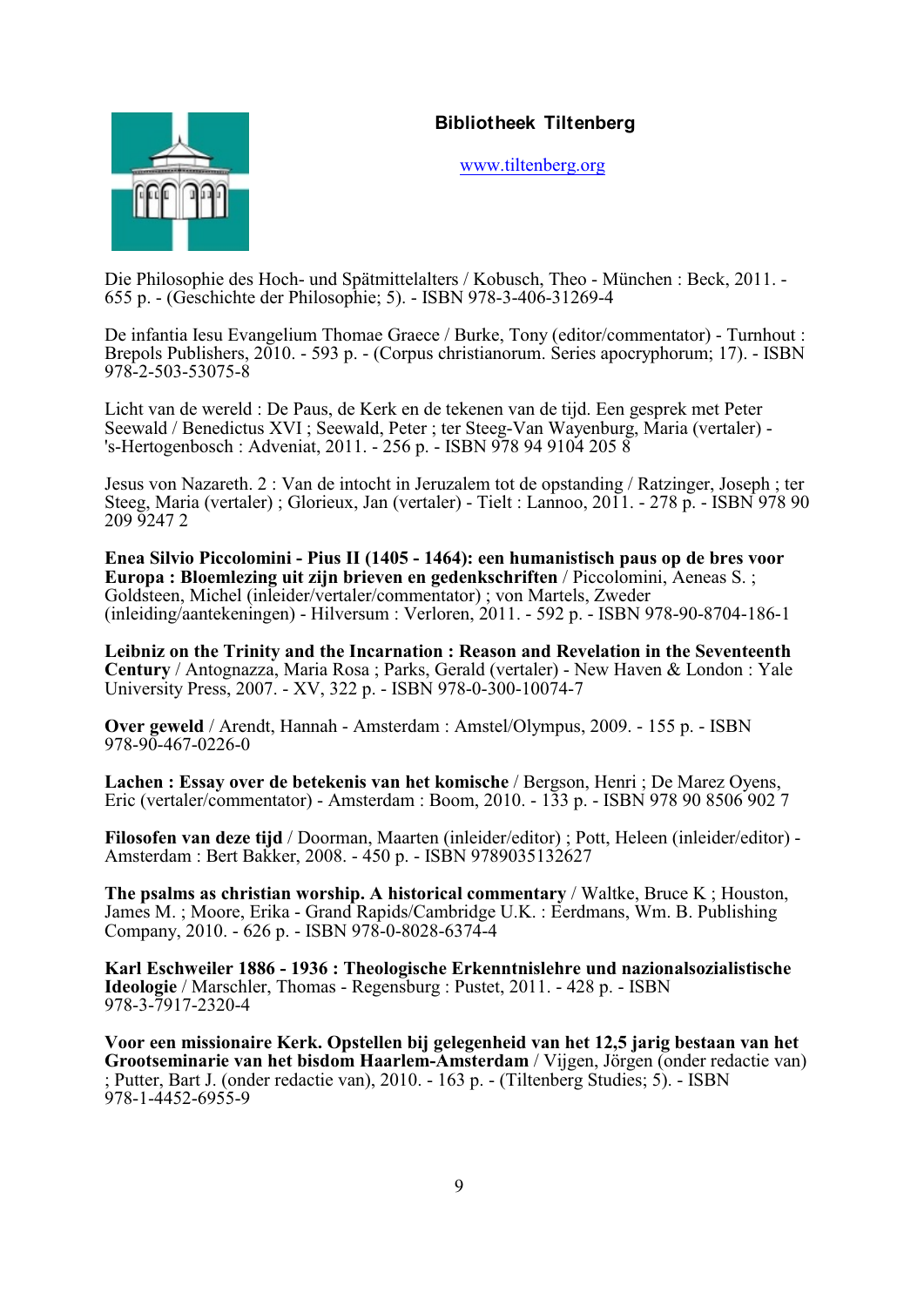

[www.tiltenberg.org](http://www.tiltenberg.org)

**L'autorité et les autorités : L'herméneutique théologique de Vatican II** / Routhier, Gilles (onder leiding van) ; Jobin, Guy (onder leiding van) - Paris : Cerf, 2010. - 248 p. - ISBN 978-2-204-09210-4

**Het schone : Kunst als spel, symbool & feest** / Gadamer, Hans-Georg ; Widdershoven, Guy (nawoord) - Amsterdam : Boom, 2010. - 96 p. - ISBN 978 94 6105 095 3

**The eucharist in pre-norman Ireland** / O'Donoghue, Neil Xavier - Notre Dame (Ind.) : University of Notre Dame Press, 2011. - 352 p. - ISBN 978-0-268-03732-1

**Licht van de wereld : De Paus, de Kerk en de tekenen van de tijd. Een gesprek met Peter Seewald** / Benedictus XVI ; Seewald, Peter ; ter Steeg-Van Wayenburg, Maria (vertaler) - 's-Hertogenbosch : Adveniat, 2011. - 256 p. - ISBN 978 94 9104 205 8

**A New Friendship : The Spirituality and Ministry of the Deacon** / Buelt, Edward L. ; Chaput, Charles J. (voorwoord) - Collegeville (Minn.) : Liturgical press, 2011. - XVI, 192 p. - ISBN 978-0-8146-3363-2

**Menselijke liefde in het plan van God. Een kennismaking met de "Theologie van het Lichaam"** / van Aken, S.J.F. ; van Aken, E.M.H. - Vogelenzang : Groot-seminarie van het R.K. Bisdom van Haarlem, 2011. - VI, 79 p. - (Tiltenberg Studies; 6). - ISBN 978-1-4476-7443-6

**Over de Tien Woorden** = De Decalogo / Philo Alexandrinus ; Ledegang, F. (inleider/vertaler/commentator) - Budel : Damon, 2011. - 149 p. - (Damon Klassiek). - ISBN 978 94 6036 024 4

**"Die Vollendung der Gottesfurcht ist Weisheit" (Sir 21,11). Studien zum Buch Ben Sira (Jesus Sirach)** / Reiterer, Friedrich V. - Stuttgart : Katholisches Bibelwerk, 2011. - 295 p. - (Stuttgarter Biblische Aufsatzbände Altes Testament; 50). - ISBN 978-3-460-06501-7

**Insegnamenti di Benedetto XVI. VI, I 2010 (Gennaio-Giugno)** / Benedictus XVI - Città del Vaticano : Libreria Editrice Vaticana, 2011. - XIX, 1160 p. + ill. - ISBN 978-88-209-8540-0

**Bijbelcommentaar : Psalmen II - Spreuken I - Prediker** / Paul, M.J. (redacteur) ; van den Brink, G. (redacteur) ; Bette, J.C. (redacteur) - Veenendaal : Centrum voor Bijbelonderzoek, 2011. - 23\* + 944 p. - (Studiebijbel Oude Testament; 8). - ISBN 978-90-77651-08-7

**Giovanni Paolo II : La biografia** / Riccardi, Andrea - Milano : San Paolo, 2011. - 561 p. - ISBN 978-88-215-6889-3

**Ressentiment** / Scheler, Max - Milwaukee (Wis.) : Marquette University Press, 2010. - 151 p. - ISBN 978-0-87462-602-5

**Een Vader die zijn beloftes nakomt : Gods verbondsliefde in de Heilige Schrift** / Hahn, Scott W. - Amsterdam : De Boog, 2011. - 256 p. - (Atrium: Theologische inleidingen; 4). - ISBN 90.6257.068.2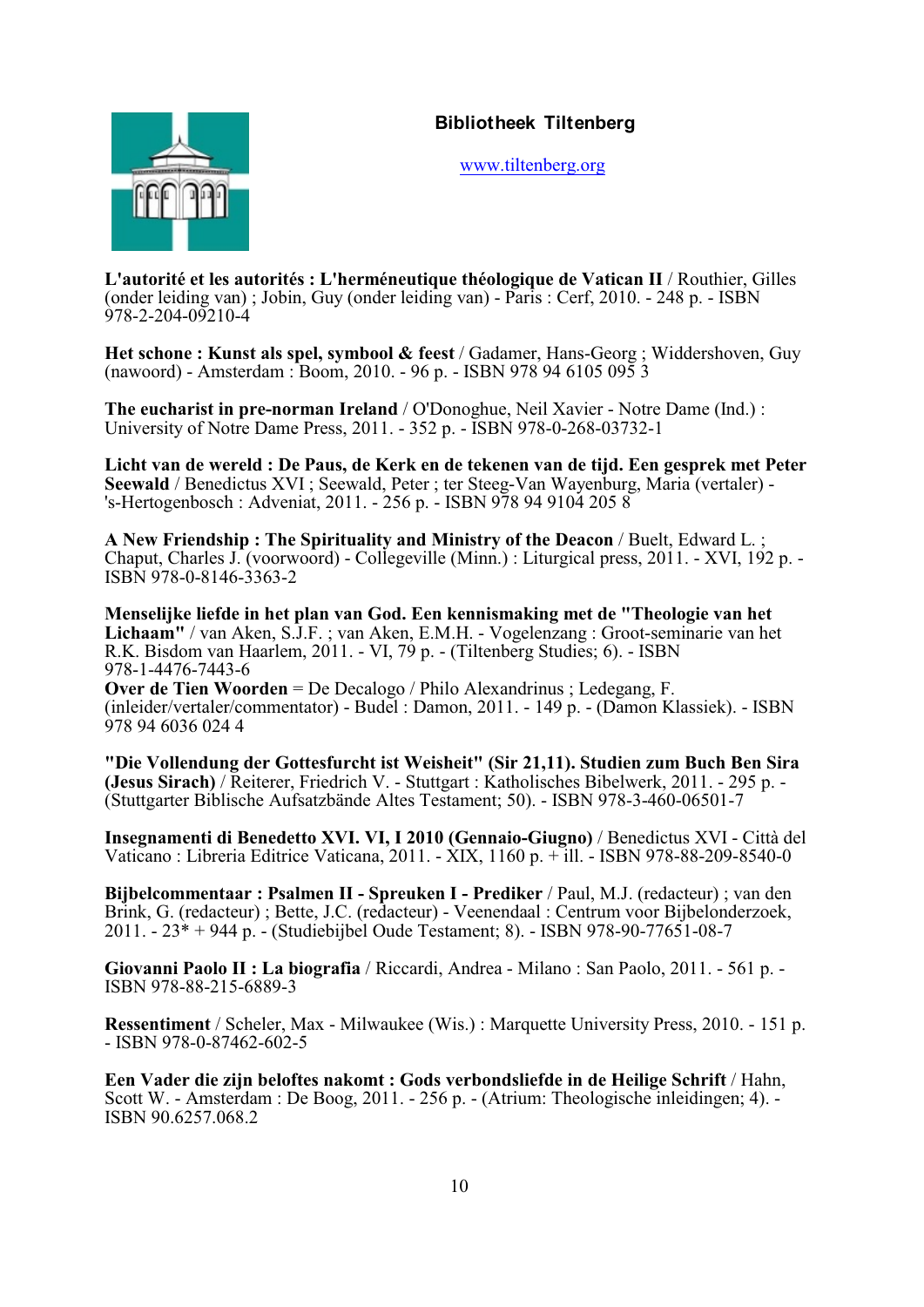

[www.tiltenberg.org](http://www.tiltenberg.org)

**Kardinaal John Henry Newman : Gids in het post-seculiere labyrint** / Lemm, Robert ; Van Galen, Th. Ch. ; Miltenburg, Wim f.s.o. ; Tercic, Hans - Oegstgeest : Colomba, 2008. - 95 p. - ISBN 978-90-73810-82-2

**Die Herz-Mariä-Verehrung : Geschichtliche Entwicklung und theologischer Gehalt** / Hauke, Manfred (Herausgegeben von) - Regensburg : Friedrich Pustet, 2011. - 325 p. - (Mariologische Studien; 22). - ISBN 978-3-7917-2306-8

**Generations of Priests** / McGovern, Thomas ; Pell, George (voorwoord) - Dublin : Open Air, 2010. - 455 p. - ISBN 978-1-84682-256-8

**Literary Intelligence : a Virtue Theoretical Analysis with Special Reference to its Educational Implications** / van Peperstraten, Jan-Jaap - Leiden : Leiden University Press, 2010. - 269 p. - ISBN 978-9-08728105-2

**Many are called : Rediscovering the Glory of the Priesthood** / Hahn, Scott W. - New York/London : Doubleday, 2010. - 155 p. - ISBN 978-0-307-59077-0

**Het ressentiment in de moraal** / Scheler, Max ; Visser, Willem (vertaler) - Amsterdam : Boom, 2008. - 157 p. - (Grote Klassieken). - ISBN 978.90.8506.530.2

**The liturgical commentaries** / Symeon of Thessalonika ; Hawkes-Teeples, Steven (editor/vertaler) - Toronto : Pontifical Institute of Mediaeval Studies, 2011. - 301 p. - ISBN 978-0-88844-168-3

**Der Antichrist. Historische und systematische Zugänge** / Delgado, Mariano (Herausgegeben von) ; Leppin, Volker (Herausgegeben von) - Fribourg : Academic Press ; Stuttgart : Kohlhammer Verlag, 2011. - 615 p. - ISBN 978-3-7278-1675-8

**The vocation of the catholic philosopher. From Maritain to John Paul II** / Hittinger, John P. (editor) - Washington, D.C. : American Maritain Association/The Catholic University of America Press, 2010. - 263 p. - ISBN 978-0-9827119-0-3

**Kant und die Theologie** / Essen, Georg (Herausgegeben von) ; Striet, Magnus (Herausgegeben von) - Darmstadt : Wissenschaftliche Buchgesellschaft, 2005. - 348 p. - ISBN 3-534-16664-7

**Papst und Bischofskollegium als Träger höchster Leitungsvollmacht** / Pfannkuche, Sabrina - Paderborn/München/Wien/Zürich : Ferdinand Schöningh, 2011. - 199 p. - ISBN 978-3-506-77118-6

**Schlüssel zum Psalter : Sechzehn Kirchenvätereinführungen von Hippolyt bis Cassiodor** / Sieben, Hermann-Josef sj - Paderborn/München/Wien/Zürich : Ferdinand Schöningh, 2011. - 284 p. - ISBN 978-3-506-77089-9

**Maria von Nazareth : Geschichte Archäologie Legenden** / Hesemann, Michael - Augsburg : Sankt Ulrich Verlag, 2011. - 303 p. - ISBN 978-3-86744-163-6